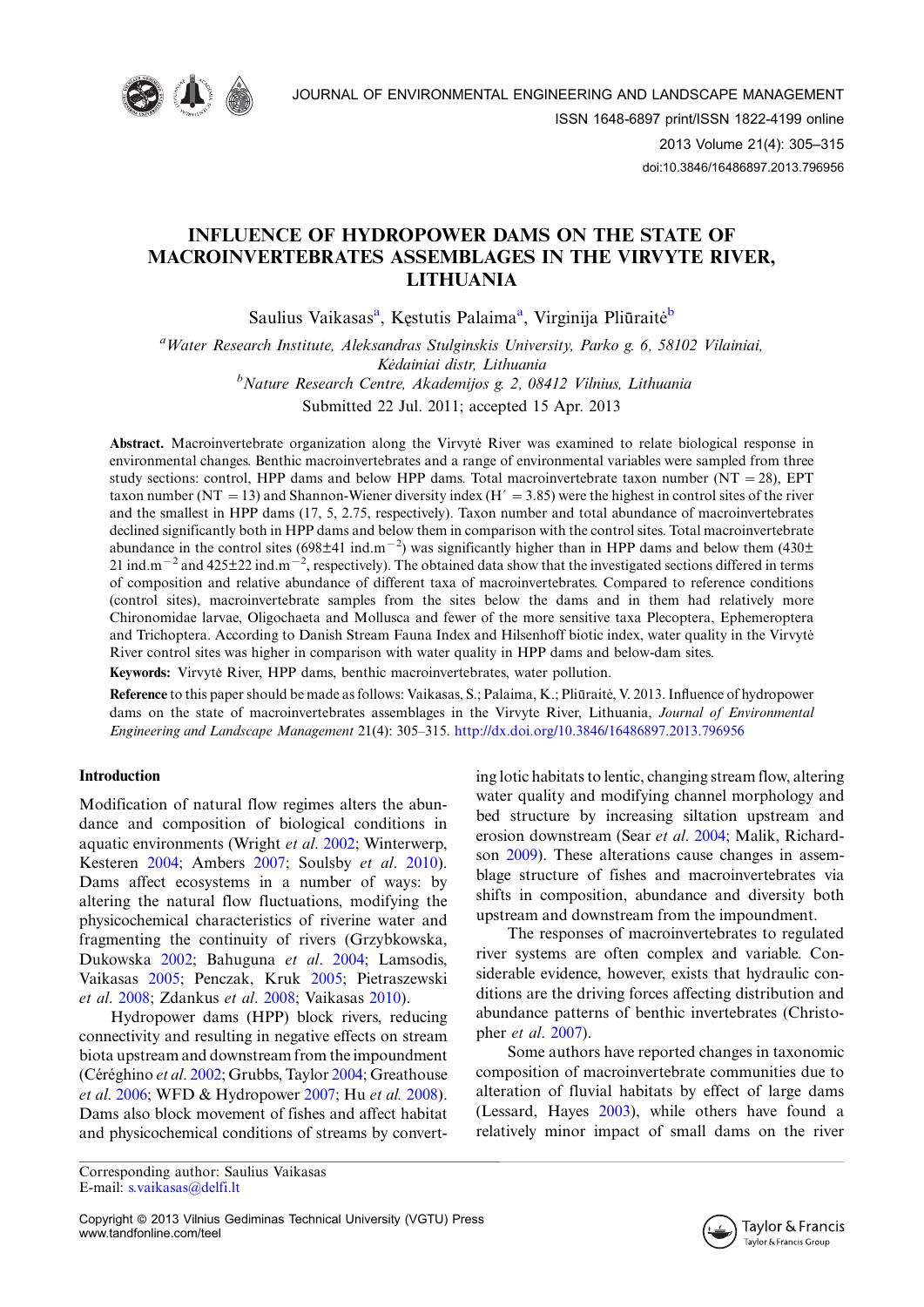biota in downstream reaches (Sharma et al. [2005;](#page-9-0) Ambers [2007\)](#page-8-0). According to Principe ([2010\)](#page-9-0), differences in taxonomic composition between upstream and downstream reaches have not been detected; however, analysis of variance (ANOVA) showed some changes in richness and diversity, in the density of filtering collectors and shredders and in the abundance of some species. These results indicate that small dams have only a moderate impact compared to the documented impact of large dams.

Studies that focused on benthic macroinvertebrates usually found that sampling sites immediately downstream of dams were characterised by lower taxonomic diversity than unaffected sites upstream or sites further downstream where dam effects have attenuated (Céréghino et al. [2002](#page-8-0); Camargo et al. [2005\)](#page-8-0). Other studies have documented either higher diversity just below a dam than at sites further downstream or decreases only in certain taxonomic groups like Ephemeroptera, Plecoptera, Trichoptera (EPT), with little difference in total diversity between upstream and downstream sites (Lessard, Hayes [2003\)](#page-8-0). Likewise, total abundance has been found either to decrease or to increase in dam tailwaters, the latter occurring when dominance of certain taxa like Chironomidae becomes pronounced (Munn, Brusven [1991\)](#page-9-0).

Ambers ([2007\)](#page-8-0) pointed out that the impact of small dams declined to negligible ecological levels a few kilometres downstream. Large dams produce notable changes in macroinvertebrate communities by elimination of habitats, flow regulation and alteration of thermal regime (Lessard, Hayes [2003;](#page-8-0) Grubbs, Taylor [2004](#page-8-0); Doyle et al. [2005](#page-8-0); Marčiulioniene et al. [2011\)](#page-9-0). As a result, sensitive species disappear and density of entropic species increases.

There is a large number of publications dealing with the impact of hydropower ponds on macroinvertebrate communities (Cortes et al. [2002](#page-8-0); Maiolini et al. [2007;](#page-9-0) Katano et al. [2009](#page-8-0); Tszydel et al. [2009;](#page-9-0) Principe [2010\)](#page-9-0). Until now the impact of hydropower ponds on macroinvertebrate fauna has not been studied in Lithuania streams or rivers.

The aim of this study was to assess the effect of small HPP dams on stream habitats and on the structure of benthic macroinvertebrate community of the Virvytė River in Lithuania.

### 1. Materials and methods

The study was conducted in April 2010 in the Virvyte River. The length of the river is 99.7 km, draining a catchment of  $1.134 \text{ km}^2$  with an average slope of 0.035% and an average discharge of  $9.93 \text{ m}^3\text{s}^{-1}$ (Gailiušis et al.  $2001$ ). Ten hydropower plants are built on the Virvyte River [\(Fig. 1](#page-2-0)).

The macroinvertebrates for our study were collected in 23 sampling sites differing in morphology along the Virvyte River ([Table 1\)](#page-3-0): 3 control sites (damunaffected), 10 sites in HPP dams and 10 sites below HPP dams. Gravel and pebble were dominating bottom substrate.

The samples of macroinvertebrates were collected by the kick-sampling method in three  $0.1 \text{ m}^2$  areas at each study site (Kleemola, Söderman [1993\)](#page-8-0). Additional samples of macroinvertebrates (2 samples per site) were taken from plants, stones or stumps to determine the Danish Stream Fauna Index (DSFI). A total of 115 samples were collected, sieved using a 500 mm mesh, transferred into plastic flasks and stored in a 4% formaldehyde solution. In the laboratory, all animals were separated, counted and identified to the species or genus level (except Oligochaeta) under a binocular dissecting microscope.

We calculated total number of macroinvertebrate taxa (NT), number EPT taxa, Shannon-Wiener diversity index (H') as well as the total abundance (ind.  $m^{-2}$ ) and relative abundance (%) of indicatory taxonomic groups (EPT, Chironomidae, Oligochaeta, Mollusca, Coleoptera and Isopoda).

DSFI (Arbačiauskas [2009](#page-8-0)) and Hilsenhoff biotic index (HBI) (Hilsenhoff [1988\)](#page-8-0) were calculated to assess the ecological status of investigated river sites. HBI tolerance values were taken from Mandaville [\(2002](#page-9-0)).

The relationships between macroinvertebrate metrics and water quality values were determined using Sperman rank correlation. The General Linear Model ANOVA and Fisher Least Significant Difference (LSD) test were used to determine differences in macroinvertebrate metrics and morphological characteristics among groups of river sites. All species data were  $log(1+x)$  transformed prior to analysis. Calculations were done with Statistica for Windows, version 6.0 (Sakalauskas [2003](#page-9-0)).

## 2. Results and discussion

The measured values of the main physiochemical variables in the investigated sites of the Virvyte River are presented in [Table 2](#page-3-0). Total nitrogen concentrations in water exceeded the maximum permissible concentration, approved by the Ministry of Environment of Lithuania (Lithuanian Standards [2010](#page-9-0)), in and below hydropower dams of Kapenai, Skleipiai and Gudai. The values of N total in sediments of HPP dams were higher in comparison with the values below HPP dams and in control sites.

A total of 69 macroinvertebrate taxa belonging to 37 families were identified in the investigated river. The greatest taxa richness was recorded for Trichoptera (11 taxa: 10 species and 1 genus), Mollusca (11 species) and Ephemeroptera (11 species). Chironomids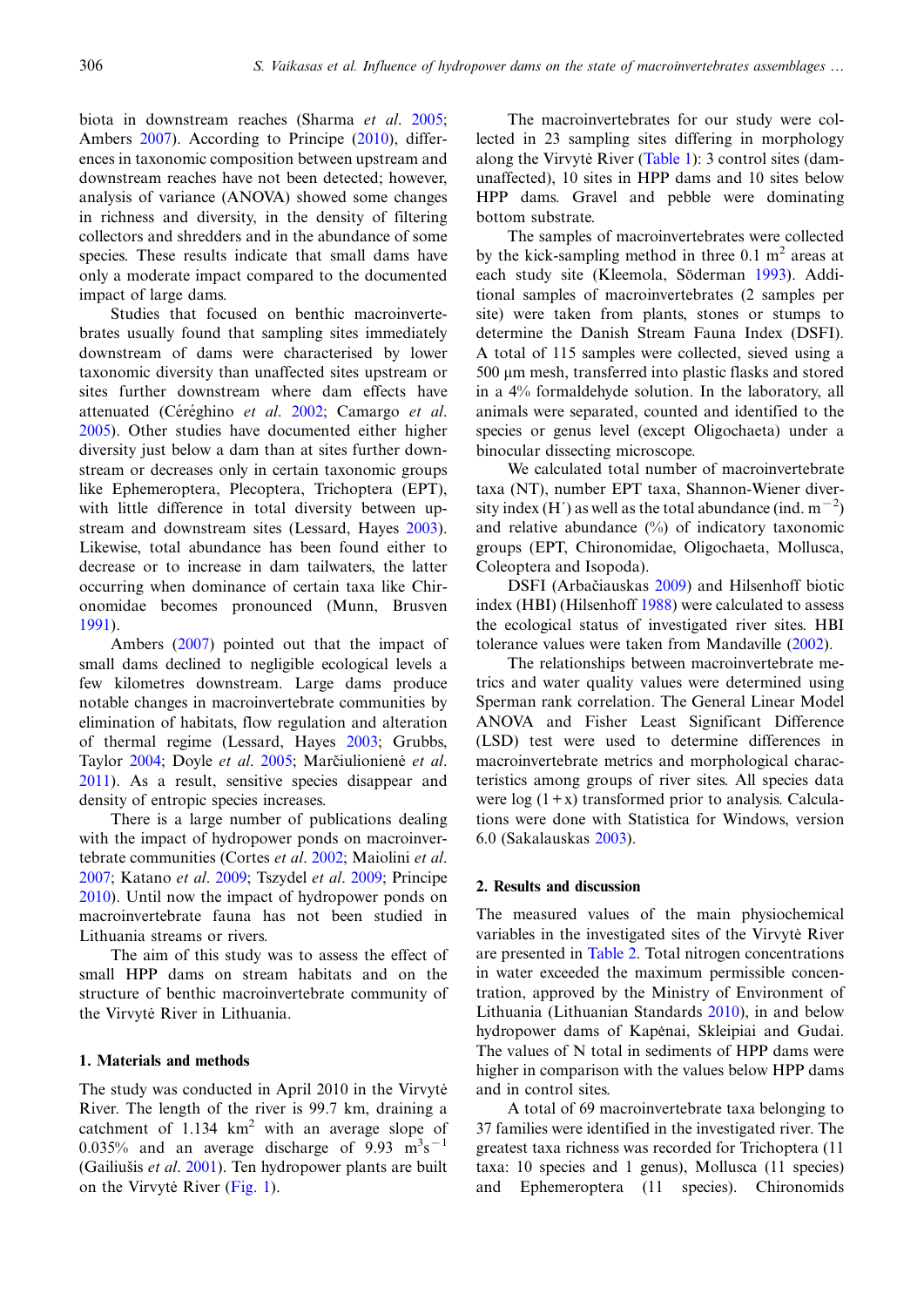<span id="page-2-0"></span>

Fig. 1. Location of HPP in the river Virvytė

Cricotopus algarum and oligochaetes species (sp.) were detected in all investigated sites.

The total number of macroinvertebrate taxa (NT) and the number of EPT taxa were highly variable across the river, ranging within 12–30 and 2–14, respectively ([Fig. 2](#page-4-0)). According to Munn and Brusven [\(1991](#page-9-0)), the major factors contributing to the simplified macroinvertebrate community are the reduced habitat diversity, fluctuating water levels, altered thermal regime, and possibly altered food supply.

The results obtained show that macroinvertebrate community compositions from the three sections – control sites, sites in HPP dams and sites below HPP dams – were different. Caddisflies Notidobia ciliaris, Ithytrichia lamellaris, Hydroptila sp., mayflies Heptagenia sulphurea, water beetles Elmis sp., molluscs Ancylus fluviatilis and dipterans Dicranota bimaculata species were absent from the sites in and below dams. The sites in and below the dams of the Virvyte River were dominated by Diptera and Oligochaeta in abundance. Ephemeroptera, Trichoptera and Plecoptera dominated in control sites of the Virvyte River.

The Shannon-Wiener diversity index (H´) ranged from 1.59 to 3.87 in the Virvyte  $(Fig. 2)$ . The lowest H<sup>'</sup> was detected in the Baltininkai HPP dam, where the amount of N total in sediments was the highest. The total number of macroinvertebrate taxa was the lowest (12) in this HPP dam, too.

The total abundance of benthic macroinvertebrates was found to range from 250 to 770 ind.  $m^{-2}$ in the Virvyte River (Fig.  $3$ ).

Relative abundances of different taxonomic groups of macroinvertebrates also ranged within a broad scale. Stoneflies were not found in HPP dams, and constituted only 0% to 8.7% below HPP dams and 15.1% to 20.5% in control sites [\(Fig. 4](#page-5-0)). According to Bahuguna *et al.* ([2004](#page-8-0)), stoneflies were absent from the regulated stretch. Mayflies were the most abundant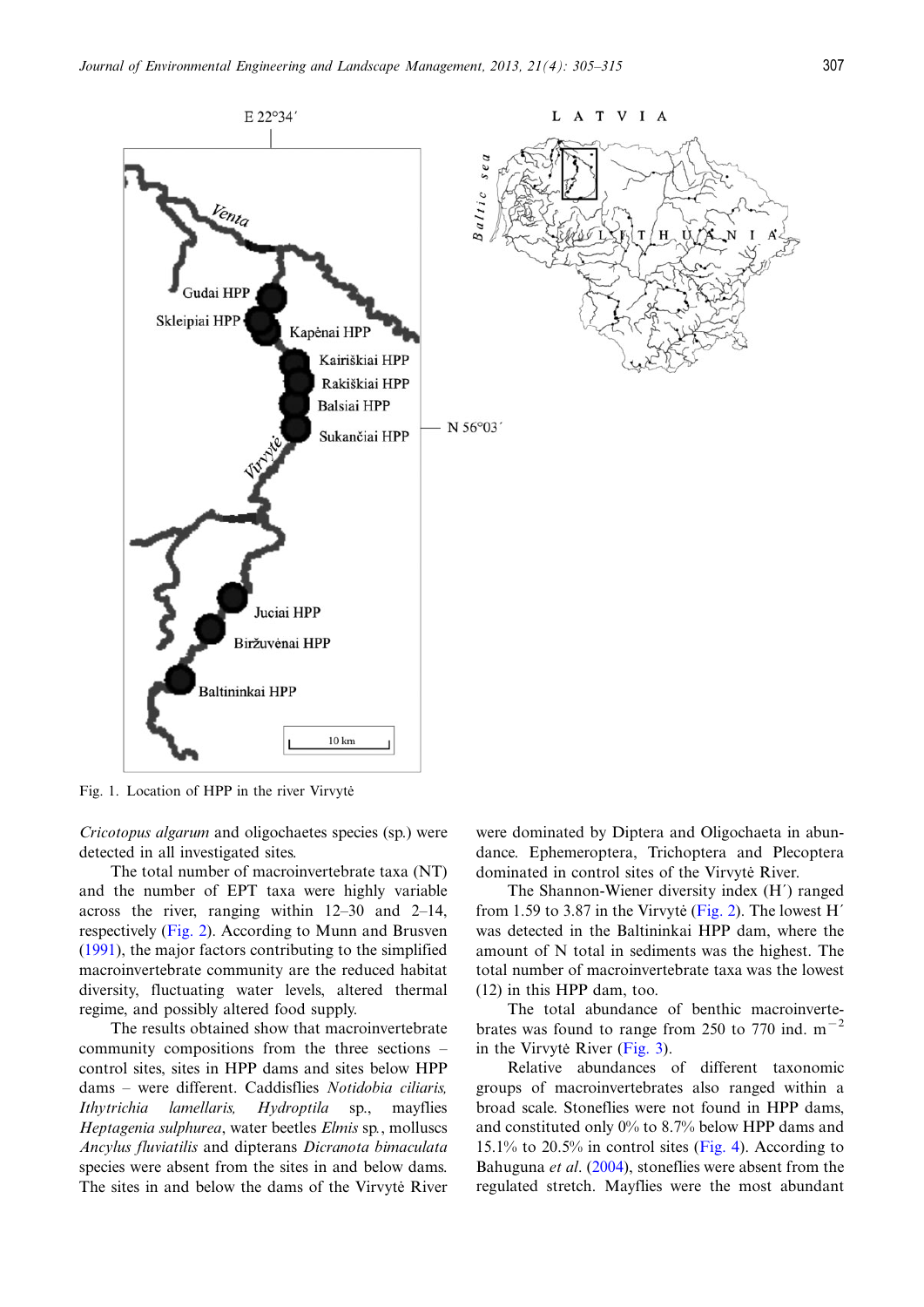| Site no                  |                |               | Longitude          | Latitude            | Distance from mouth, in km | Bottom substrate |
|--------------------------|----------------|---------------|--------------------|---------------------|----------------------------|------------------|
| 1                        | Janapole       | control       | 55°48′59′′         | 22°22'11"           | 88.8                       | pebble           |
| $\overline{\mathbf{c}}$  | Baltininkų HPP | HPP dam       | 55°50′53′′         | $22^{\circ}24'30''$ | 77.7                       | gravel           |
| 3                        |                | below HPP dam | 55°50′56′′         | 22°24'40''          |                            | pebble           |
| $\overline{\mathcal{L}}$ | Biržuvėnų HPP  | HPP dam       | 55°53′35″          | $22^{\circ}27'21''$ | 72.0                       | gravel           |
| 5                        |                | below HPP dam | 55°53′41′′         | 22°27'24''          |                            | gravel           |
| 6                        | Jucių HPP      | HPP dam       | 55°55′18′′         | 22°29'24''          | 65.2                       | gravel           |
| $\boldsymbol{7}$         |                | below HPP dam | 55°55′21′′         | 22°29'24"           |                            | gravel           |
| $\,$ $\,$                | Mažikai        | control       | 55°56′43′′         | 22°30'18"           | 58.1                       | pebble           |
| 9                        | Sukončių HPP   | HPP dam       | 56°4'21''          | 22°34'57''          | 29.8                       | silt-sand        |
| 10                       |                | below HPP dam | 56°4'24''          | 22°35'1"            |                            | gravel           |
| 11                       | Balsių HPP     | HPP dam       | 56°5′38′′          | 22°34'47''          | 27.7                       | gravel           |
| 12                       |                | below HPP dam | 56°5′43′′          | 22°34'53''          |                            | pebble           |
| 13                       | Rakiškių HPP   | HPP dam       | 56°6′50′′          | 22°35'11"           | 23.2                       | gravel           |
| 14                       |                | below HPP dam | 56°6′54′′          | 22°35'17"           |                            | gravel           |
| 15                       | Kairiškių HPP  | HPP dam       | 56°7′48′′          | 22°34'39''          | 20.2                       | gravel           |
| 16                       |                | below HPP dam | $56^{\circ}7'50''$ | 22°34'46''          |                            | pebble           |
| 17                       | Kapėnų HPP     | HPP dam       | 56°9'29''          | 22°31'56"           | 13.4                       | silt-sand        |
| 18                       |                | below HPP dam | 56°9'32''          | 22°31'53"           |                            | pebble           |
| 19                       | Skleipių HPP   | HPP dam       | 56°9′58′′          | 22°31'21"           | 10.8                       | silt-sand        |
| 20                       |                | below HPP dam | $56^{\circ}10'3''$ | 22°31'29"           |                            | pebble           |
| 21                       | Gudu HPP       | HPP dam       | 56°11'12″          | 22°32′23′′          | 6.6                        | gravel           |
| 22                       |                | below HPP dam | 56°11'15"          | 22°32'30''          |                            | pebble           |
| 23                       | Gyvuoliai      | control       | 56°12'40''         | 22°33'23''          | 2.8                        | pebble           |

<span id="page-3-0"></span>Table 1. General morphological characteristics in studied sites of Virvyte River (Nemunas basin, Lithuania)

Table 2. The values of chemical variables  $(N - nitrogen, P - phosphorus)$  and suspended (sediments SS) in studied sites of Virvytė River

| Site<br>no.              | $N$ total in water, mg<br>$1^{-1}$ | P total in water, mg<br>$1^{-1}$ | SS, mg $1^{-1}$ | $N$ total in sediments, mg<br>$\rm kg^{-1}$ | $P$ total in sediments, mg<br>$kg^{-1}$ |
|--------------------------|------------------------------------|----------------------------------|-----------------|---------------------------------------------|-----------------------------------------|
| $\mathbf{1}$             | 1.34                               | 0.040                            | 5.2             | 350                                         | 290                                     |
| $\overline{\mathbf{c}}$  | 1.54                               | 0.052                            | 3.6             | 5023                                        | 650                                     |
| $\mathfrak{Z}$           | 1.33                               | 0.041                            | 6.2             | 716                                         | 342                                     |
| $\overline{\mathcal{L}}$ | 1.34                               | 0.039                            | 2.2             | 1051                                        | 224                                     |
| 5                        | 1.55                               | 0.039                            | 7.4             | 390                                         | 189                                     |
| 6                        | 1.59                               | 0.040                            | 4.8             | 2745                                        | 638                                     |
| $\overline{7}$           | 1.29                               | 0.053                            | 3.0             | 257                                         | 147                                     |
| 8                        | 1.66                               | 0.045                            | 13.4            | 228                                         | 239                                     |
| 9                        | 2.10                               | 0.050                            | 9.0             | 2774                                        | 425                                     |
| 10                       | 2.36                               | 0.047                            | 10.0            | 650                                         | 254                                     |
| 11                       | 2.36                               | 0.042                            | 22.4            | 744                                         | 247                                     |
| 12                       | 2.10                               | 0.040                            | 10.0            | 375                                         | 187                                     |
| 13                       | 2.10                               | 0.046                            | 8.4             | 2190                                        | 606                                     |
| 14                       | 2.50                               | 0.044                            | 12.6            | 1577                                        | 376                                     |
| 15                       | 2.48                               | 0.049                            | 40.8            | 1022                                        | 247                                     |
| 16                       | 2.36                               | 0.052                            | 9.6             | 738                                         | 333                                     |
| 17                       | 2.72                               | 0.053                            | 14.2            | 2628                                        | 1063                                    |
| 18                       | 2.60                               | 0.044                            | 8.0             | 467                                         | 217                                     |
| 19                       | 2.77                               | 0.059                            | 57.8            | 2920                                        | 472                                     |
| 20                       | 2.71                               | 0.059                            | 20.0            | 686                                         | 244                                     |
| 21                       | 2.59                               | 0.051                            | 14.1            | 423                                         | 301                                     |
| 22                       | 2.65                               | 0.052                            | 9.0             | 248                                         | 254                                     |
| 23                       | 1.51                               | 0.042                            | 7.8             | 291                                         | 250                                     |

Note: In bold – exceeded means of maximum permissible concentrations approved by Ministry of Environment of Lithuania (Lithuanian Standards [2010\)](#page-9-0).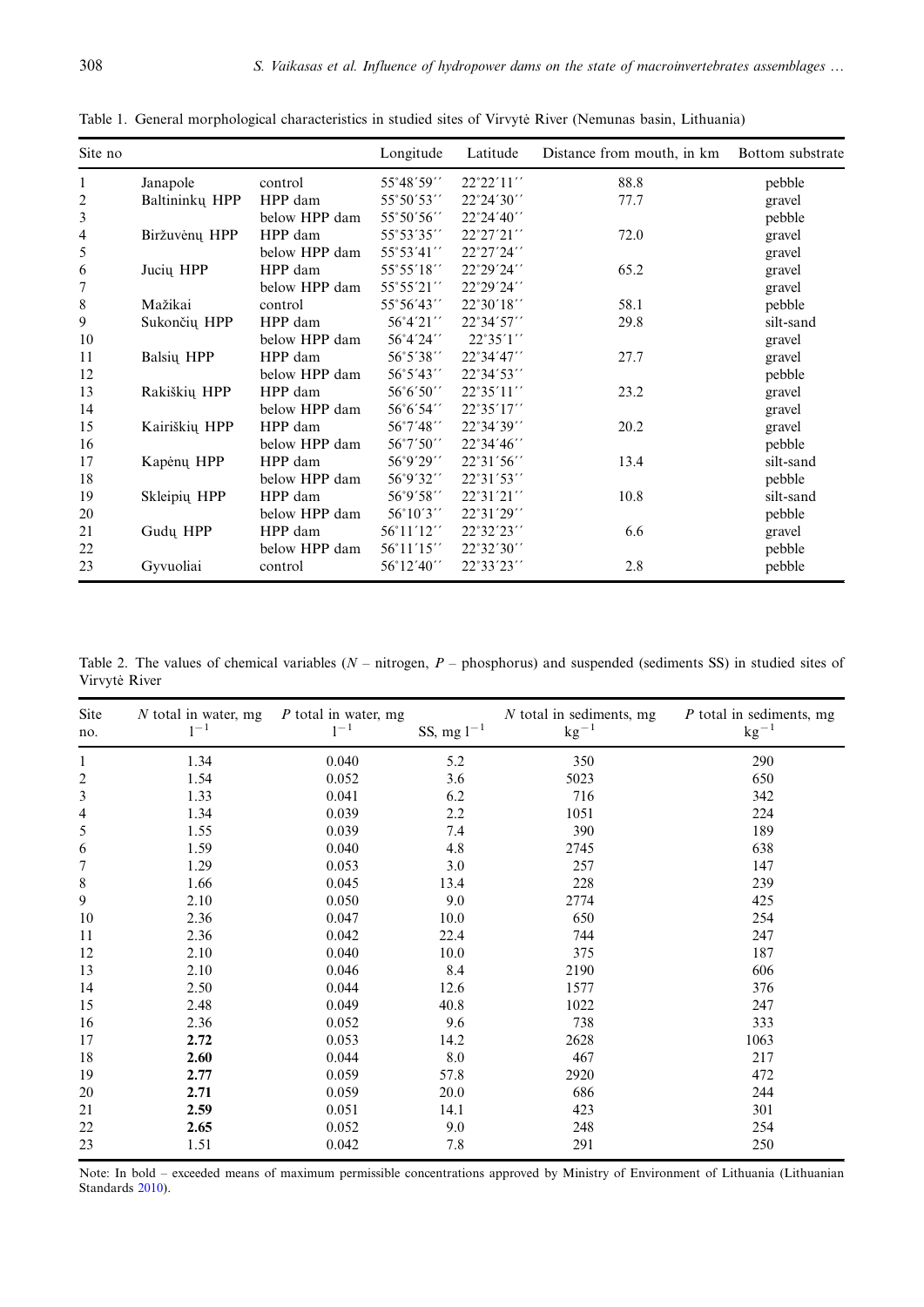<span id="page-4-0"></span>

Fig. 2. Distribution of NT, EPT taxa number, H' in studied sites of Virvyte River

group of macroinvertebrates in control sites (sites 1, 8, 23) and below Rakiškės (site 14) and Kairiškės HPP dams (site 16). We found that mayflies *Baetis rhodani*, Siphlonurus alternatus and Caenis macrura were more abundant in and below HPP dams. The mayfly Heptagenia sulphurea was absent. Other studies revealed increase of Baetidae and Caenidae and decrease of Heptageniidae due to flow reduction (Mantel et al. [2010\)](#page-9-0).

Chironomids were the most abundant in HPP dams in our study, while caddisflies were found in smaller numbers [\(Fig. 4\)](#page-5-0). The relative abundance of mayflies in and below HPP dams was lower, too.

We found that NT was negatively correlated with N total in sediments ([Table 3](#page-6-0)). The total abundance of individuals and relative abundance of caddisflies, EPT and water beetles larvae was negatively correlated with

N total in water, and molluscs showed an opposite trend in relation to N total in water ([Table 3](#page-6-0)).

The relative abundance of caddisflies was negatively correlated with  $P$  total in water ([Table 3](#page-6-0)). Relative abundance of EPT, water beetles larvae, and DSFI were negatively correlated with P total in sediments, whereas relative abundance of oligochaetes and molluscs showed an opposite trend in relation to P total in sediments [\(Table 3](#page-6-0)). Relative abundance of molluscs was positively correlated with N total in water and N total in sediments ([Table 3\)](#page-6-0). No reliable correlation was found between P total in water and macroinvertebrate metrics (Vaikasas, Lamsodis [2011](#page-9-0)).

After rearrangement of sites to groups according to differentiating environmental descriptors (control, HPP dam, below HPP dam), statistically significant differences were found in NT, EPT taxa number, H´, total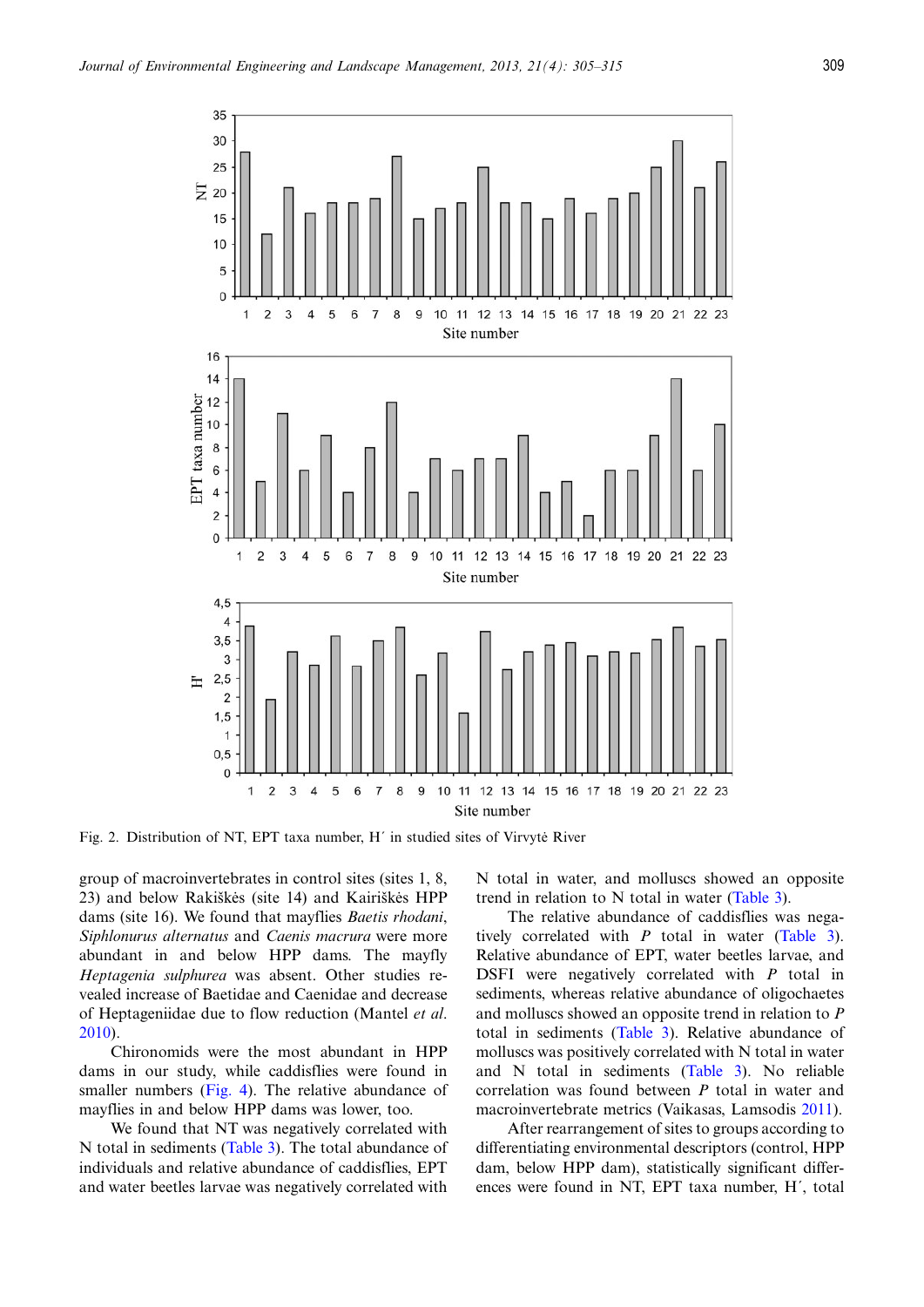<span id="page-5-0"></span>

Fig. 3. Total macroinvertebrate abundance in studied sites of Virvyte River

abundance of macroinvertebrates (ind.m<sup>-2</sup>) and relative (%) abundance of Plecoptera, Trichoptera EPT, Chir-onomidae and Oligochaeta in the Virvyte River ([Figs 5,](#page-6-0) [6;](#page-6-0) [Table 4\)](#page-7-0). According to Greathouse  $et \ al.$  ([2006\)](#page-8-0), significant differences were found between dammed and undammed sites for many macroinvertebrate taxa.

The values of NT (ANOVA  $F = 6848.83$ ,  $p =$ 0.0004), EPT taxa number (ANOVA F = 979.27,  $p =$ 0.002), H' (ANOVA  $F = 2566.4$ ,  $p = 0.002$ ), total abundance of macroinvertebrates (ANOVA: F 25214.17,  $p=0.00001$ ), percentage of Trichoptera and percentage of EPT were significantly higher in the control sites than in the sites in and below HPP dams in the investigated river [\(Figs 5,](#page-6-0) [6](#page-6-0); [Table 4](#page-7-0)) (Fisher's LSD test). The relative abundance of Plecoptera was significantly higher in the control sites (17.2) than in the sites below HPP dams (2.5), and the relative abundance of Ephemeroptera were significantly higher in the control sites (48.7) than in HPP dams (24.4) in the investigated River (Fisher's LSD test) ([Table 4](#page-7-0)). Ecosystem health has an inverse relationship with human impacts resulting in the presence of few tolerant species in very large numbers (Brown [2005;](#page-8-0) Novotny et al. [2005](#page-9-0)). According to Nichols et al. ([2006\)](#page-9-0), macroinvertebrate samples from sites below dams had relatively more Chironomidae larvae and Oligochaeta and fewer of the more sensitive taxa, Plecoptera, Ephemeroptera and Trichoptera.

The Shannon-Wiener diversity index (H´) was significantly lower (ANOVA F = 2566.4,  $p = 0.002$ ) in



Fig. 4. Relative abundances of the main benthic macroinvertebrate groups in studied sites of Virvyte River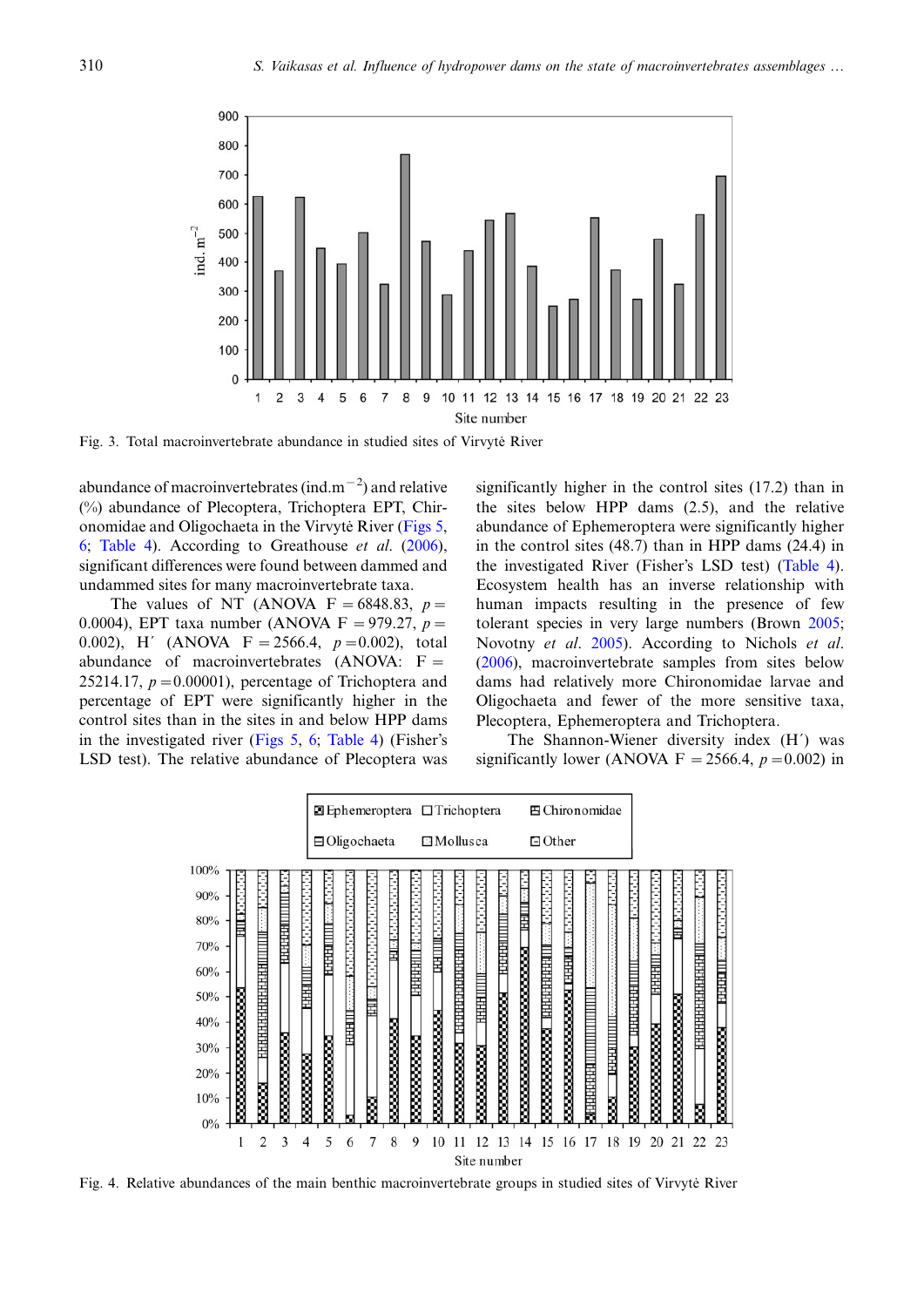|                                                                  |           | N total, mg $1^{-1}$ in water P total, mg $1^{-1}$ in water N total in sediments P total in sediments |           |                |
|------------------------------------------------------------------|-----------|-------------------------------------------------------------------------------------------------------|-----------|----------------|
| NT                                                               | ns        | ns                                                                                                    | $-0.46**$ | ns             |
| <b>EPT</b>                                                       | ns        | ns                                                                                                    | ns        | ns             |
| Total abundance of individuals<br>$\text{ (ind } m^{-2}\text{)}$ | $-0.26*$  | ns                                                                                                    | ns        | ns             |
| Percentage of individuals $(\%)$                                 |           |                                                                                                       |           |                |
| Plecoptera                                                       | ns        | ns                                                                                                    | $-0.33*$  | ns             |
| Trichoptera                                                      | $-0.74**$ | $-0.30*$                                                                                              | ns        | ns             |
| <b>EPT</b>                                                       | $-0.34*$  | ns                                                                                                    | ns        | $-0.25*$       |
| Coleoptera                                                       | $-0.18*$  | ns                                                                                                    | $-0.36*$  | $-0.39*$       |
| Chironomidae                                                     | ns        | <b>Ns</b>                                                                                             | ns        | N <sub>S</sub> |
| Oligochaeta                                                      | ns        | ns                                                                                                    | $0.45*$   | $0.63**$       |
| Mollusca                                                         | $0.40*$   | ns                                                                                                    | ns        | 0.35           |
| Biotic index                                                     |           |                                                                                                       |           |                |
| <b>DSFI</b>                                                      | ns        | ns                                                                                                    | ns        | $-0.55*$       |
| <b>HBI</b>                                                       | ns        | ns                                                                                                    | ns        | ns             |

<span id="page-6-0"></span>Table 3. Spearman's rank correlation coefficient between macroinvertebrate metrics and chemical parameters in the Virvyte River

 $*$   $p<0.05$ ,  $*$  $p<0.01$ .



Fig. 5. The number of total macroinvertebrate taxa (NT), sensitive to pollution EPT taxa and the means of Shannon-Wiener diversity index  $(H')$  in studied sites of Virvyte River

HPP dams in comparison with control sites and sites below HPP dams (Fig. 5).

Dam building has significant impacts on the composition of macroinvertebrates just above the dam site, probably as a result of deposition of inorganic material within a small reservoir and changes in water velocity (Doyle et al. [2005;](#page-8-0) Sharma et al. [2005](#page-9-0)). We found that both of the disturbed sites (in HPP dams and below dams) had lower taxa number of macroinvertebrates (both total and EPT taxa) than the control sites (Fig. 5, [Table 4](#page-7-0)) (Fisher's LSD test). These findings are supported by the study of Jesus et al.



Fig. 6. The means of total macroinvertebrate abundance in studied sites of Virvyte River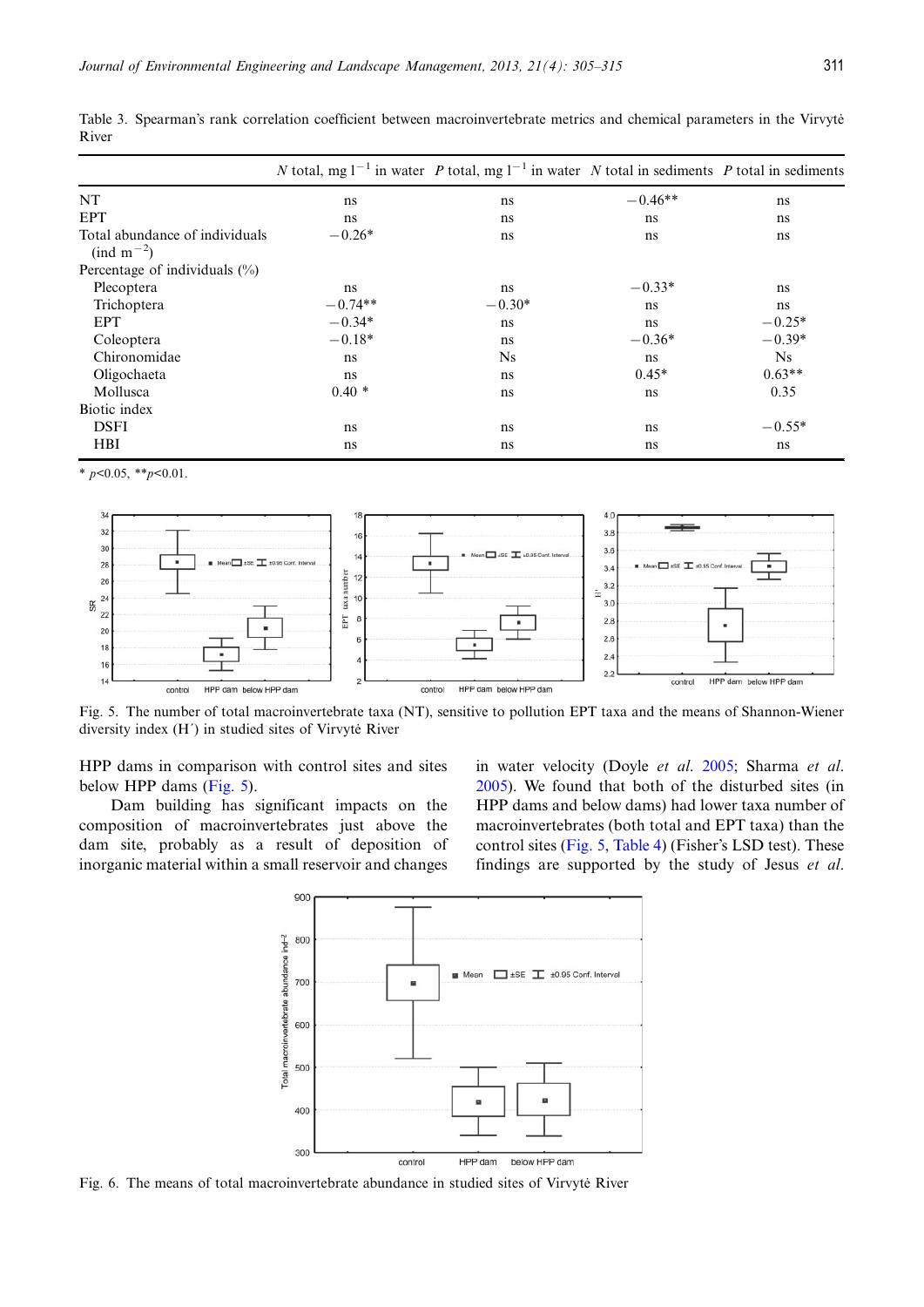| Metric                              | Control       | HPP dam         | Below HPP dam  |
|-------------------------------------|---------------|-----------------|----------------|
| Total macroinvertebrate taxa number | $28 + 1*$     | $17 + 1$        | $20 + 2$       |
| EPT taxa                            | $13 + 1*$     | $5 + 1$         | $8 + 1$        |
| Percentage of individuals $(\%)$    |               |                 |                |
| Ephemeroptera                       | $48.7 + 3.8*$ | $24.4 + 5.1*$   | $36.7 \pm 3.6$ |
| Trichoptera                         | $21.8 + 0.9*$ | $11.4 + 2.9*$   | $14.7 + 3.1$   |
| Plecoptera                          | $17.2 + 1.6*$ | $\theta$        | $2.5 + 0.9*$   |
| <b>EPT</b>                          | $87.7 + 1.4*$ | $35.8 \pm 4.8*$ | $53.9 + 4.6*$  |
| Coleoptera                          | $4.7 + 1.1$   | $4.3 + 1.4$     | $10.0 + 2.6$   |
| Chironomidae                        | $3.0 + 0.3*$  | $21.2 + 3.4*$   | $9.8 + 1.0*$   |
| Oligochaeta                         | $2.1 + 0.4*$  | $9.7 + 2.4$     | $6.9 + 1.1$    |
| Mollusca                            | $2.9 + 0.1*$  | $13.8 + 3.4*$   | $10.2 + 4.0$   |
| Isopoda                             | $\mathbf{0}$  | $6.9 + 2.5$     | $4.8 + 2.5$    |

<span id="page-7-0"></span>Table 4. Mean±SE characteristics of macroinvertebrate metrics at control, HPP dam, below HPP dam reaches of Virvyte˙ River

\*Statistically significant difference from all other study reaches Fisher's LSD test,  $p$ <0.05.

[\(2004](#page-8-0)), who described the use of EPT taxa richness  $(in \%)$  as the most descriptive tool in analyzing biological data to ensure the most effective investigation of water quality.

In a study by Katano *et al.* [\(2009](#page-8-0)), the change in assemblage structure did not involve a substantial loss of taxa or disappearance of EPT taxa; instead, a shift occurred in the dominant taxa. An increase in macroinvertebrate density below dams compared to abovedam sites is commonly accompanied by a significant reduction in taxonomic diversity, disappearance of EPT taxa or dominance of dipterans (Munn, Brusven [1991\)](#page-9-0). The values of relative abundance of Chironomidae, Oligochaeta and molluscs were significantly lower in the control sites in comparison with the sites in and below the dams (Table 4) (Fisher's LSD test). The proportion of tolerant chironomids and noninsect individuals (oligochaetes) increased at degraded sites and were dominating in organically polluted sites (Masese et al. [2009](#page-9-0)).

Our results suggest that hydropower plants have a negative impact on water quality. DSFI value was the highest in control sites and reliably differed from the value in HPP dams (ANOVA F = 11336.6,  $p = 0.0001$ ). Water quality was classified as very good in control sites, good in sites below HPP dams and moderate in HPP dams (Fig. 7). The HBI showed a significant variation between control river segments and segments in and below HPP dams (ANOVA  $F = 4113.28$ ,  $p =$ 0.0001). According to HBI, water quality was excellent in the Virvyte River control sites, fair below HPP dams and fairly poor in HPP ponds. The results of investigations by Thomson *et al.*  $(2005)$  $(2005)$  also showed that sites downstream of the dam had poorer HBI scores than upstream (control) sites. Cortes *et al.* ([2002\)](#page-8-0) found that in the regulated segment of the river, poor water quality and lack of litter input affected mainly the shredders group.

In conclusion, construction of hydropower plants induces cardinal changes in species composition of macrozoobenthos and water quality of the river. Not only most reophylic species of macrozoobenthos become extinct, but also distribution and abundance of the surviving spices changes, which affects distribution and life quality of other vertebrate and invertebrate animals.



Fig. 7. The means of biotic indices score in studied sites of Virvyte River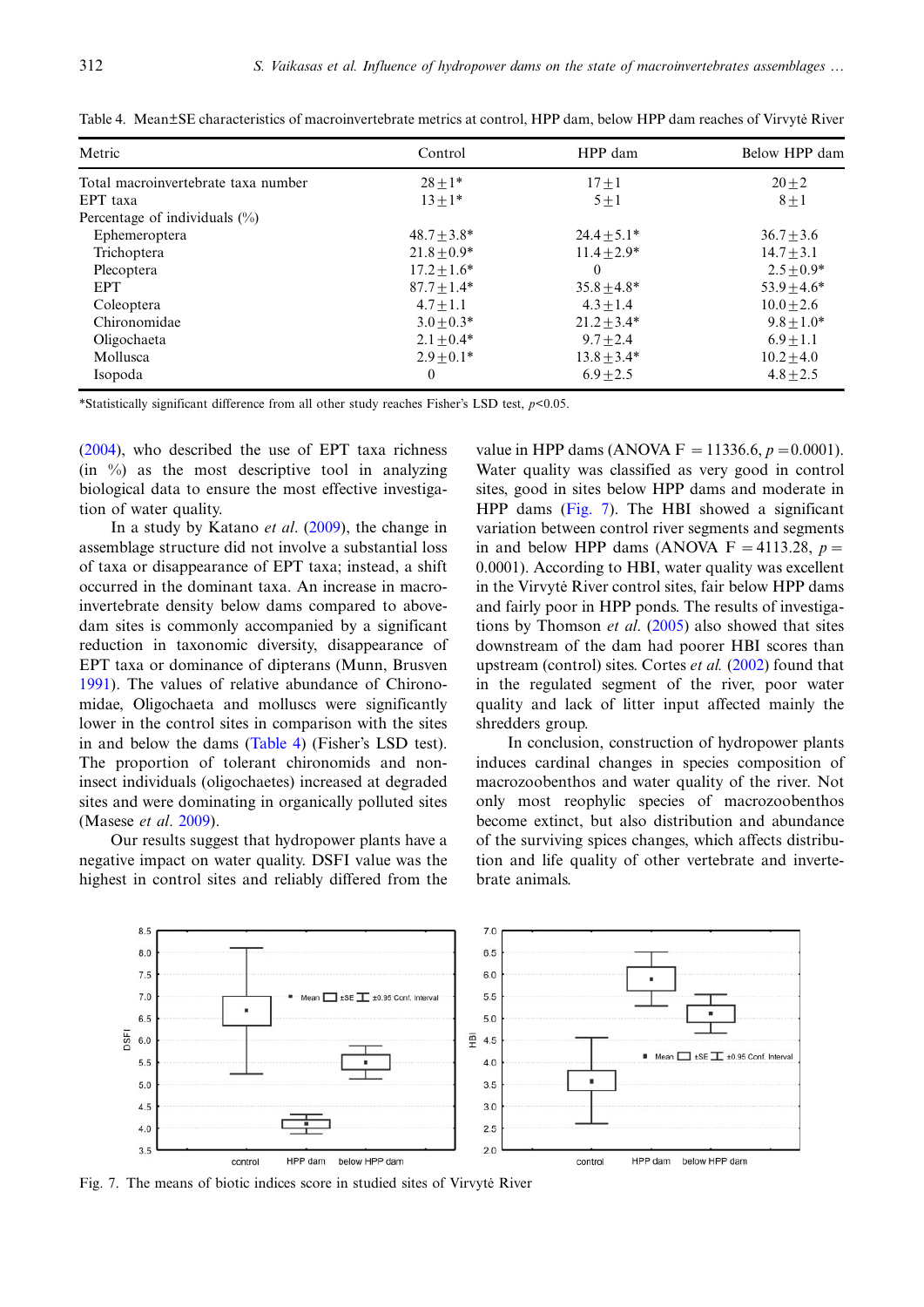# <span id="page-8-0"></span>**Conclusions**

1. Dam building has significant impacts on macroinvertebrate composition in the Virvyte River. Both of the disturbed sites (in and below HPP dams) have significant lower taxa number of macroinvertebrates (both total and EPT taxa) compared to the control sites. The total abundance of macroinvertebrates was significantly higher in control sites of river than in the sites in and below HPP dams.

2. The macroinvertebrate assemblages in control sites dominated pollution sensitive EPT (87.7% of total abundance) and in HPP dams pollution tolerant chironomids (21.2% of total abundance).

3. According to DSFI, water quality was classified as very good in the control sites, good below HPP dams and moderate in HPP dams. Water quality according to HBI was excellent in the Virvyte River control sites, fair below HPP dams and fairly poor in HPP dams.

#### Acknowledgments

The authors would like to thank the reviewers for their helpful comments to improve the article.

### References

- Ambers, R. K. R. 2007. Effects of a small, century-old dam on a second order stream in Virginia Piedmont, Southeastern Geographer 47: 181–201. <http://dx.doi.org/10.1353/sgo.2007.0018>
- Arbačiauskas, K. 2009. Bentoso bestuburiai, in Gyvunijos monitorinio metodai [Fauna monitoring methods]. Vilnius: VU Ekologijos Institutas, 22–45.
- Bahuguna, B. K.; Nautiyal, R.; Nautiyal, P.; Singh, H. R. 2004. Stream regulation: variations in the density, composition and diversity of benthic macroinvertebrates occurring in the up and downstream sections of the impounded zone of the river Ganga in the foothills, Tropical Ecology 45(2): 251–261.
- Brown, L. R. 2005. Aquatic assemblages of the highly urbanized Santa Ana river basin, California, American Fisheries Society Symposium 47: 263–287.
- Camargo, J. A.; Alonso, A; de la Puente, M. 2005. Eutrophication downstream from small reservoirs in mountain rivers of central Spain, Water Research 39: 3376–3384. <http://dx.doi.org/10.1016/j.watres.2005.05.048>
- Céréghino, R.; Cugny, P.; Lavandier, P. 2002. Influence of intermittent hydropeaking on the longitudinal zonation patterns of benthic invertebrates in a mountain stream, International Review of Hydrobiology 87: 47–60. [http://dx.doi.org/10.1002/1522-2632\(200201\)87:< 47::AID-](http://dx.doi.org/10.1002/1522-2632(200201)87:1<47::AID-IROH47�3.0.CO;2-9)[IROH47> 3.0.CO;2-9](http://dx.doi.org/10.1002/1522-2632(200201)87:1<47::AID-IROH47�3.0.CO;2-9)
- Christopher, A. T.; Granata, T. C.; Murphy, R. P.; Livchak, C. J. 2007. Using a coupled eco-hydrodynamic model to predict habitat for target species following dam removal, Ecological Engineering 30(3): 215–230. <http://dx.doi.org/10.1016/j.ecoleng.2006.11.006>
- Cortes, R. M. V.; Ferreira, M. T.; Oliveira, S. V.; Oliveira, D. 2002. Macroinvertebrate community structure in a regulated river segment with different flow conditions, River Research and Applications 18(4): 367–382. <http://dx.doi.org/10.1002/rra.679>
- Doyle, M. W.; Stanley, E. H.; Strayer, D. I.; Jacobson, R. B.; Schmidt, J. C. 2005. Effective discharge analysis of ecological processes in streams, Water Resources Research 41: 16. <http://dx.doi.org/10.1029/2005WR004222>
- Gailiušis, B.; Jablonskis, J.; Kovalenkovienė, M. 2001. Lietuvos upės. Hidrografija ir nuotėkis [Lithuanian rivers hydrograph and runoff]. Kaunas: Lietuvos energetikos institutas. 792 p.
- Greathouse, E. A.; Pringle, C. M.; McDowell, W. H.; Holmquist, J. G. 2006. Indirect upstream effects of dams: consequences of migratory consumer extirpation in Puerto Rico, Ecological Applications 16: 339–352. <http://dx.doi.org/10.1890/05-0243>
- Grubbs, S. A.; Taylor, J. M. 2004. The influence of flow impoundment and river regulation on the distribution of riverine macroinvertebrates at Mammath cave National Park, Kentucky, U.S.A, Hydrobiologia 520: 19–28. <http//dx.doi.org/10.1023/B:HydR0000027722.23374.dc>.
- Grzybkowska, M.; Dukowska, M. 2002. Communities of Chironomidae (Diptera) above and below a reservoir on a lowland river: long-term study, Annales Zoologici 52: 235–247. <http://dx.doi.org/10.3161/000345413X666066>
- Hilsenhoff, W. L. 1988. Rapid field assessment of organic pollution with a family-level biotic index, Journal of North American Benthological Society 7: 65–68. <http://dx.doi.org/10.2307/1467832>
- Hu, W.; Wang, G.; Deng, W.; Li, S. 2008. The influence of dams on ecohydrological conditions in the Huaihe River basin, China, Ecological Engineering 33(3–4): 233–241. <http://dx.doi.org/10.1016/j.ecoleng.2008.04.003>
- Jesus, T.; Formingo, N.; Santos, P.; Tavares, G. R. 2004. Impact evaluation of Vila Vicosa small hydroelectric power plant (Portugal) on the water quality and the dynamics of the benthic macroinvertebrate communities of the Ardena river, Limnetica 23(3–4): 241–256.
- Katano, I.; Negishi, J.; Minagawa, T.; Doi, H.; Kawaguchi, Y.; Kayaba, Y. 2009. Longitudinal macroinvertebrate organization over contrasting discontinuities: effects of a dam and tributary, Journal of North American Benthological Society 28(2): 331–351. <http://dx.doi.org/10.1899/08-010.1>
- Kleemola, S.; Söderman, G. 1993. Manual for integrated monitoring. programme phase 1993–1996. Hydrobiology of streams. Helsinki: National board of water and the environment, 67–68.
- Lamsodis, R.; Vaikasas, S. 2005. The potential to retain nitrogen in beaver ponds and delta floodplains of the River Nemunas, Large Rivers 15(1–4) Archiv fur Hydrobiologie Suppl. 155/1: 225–241.
- Lessard, J. L.; Hayes, D. B. 2003. Effects of elevated water temperature on fish and macroinvertebrate communities below small dam, River Research and Applications 19: 721–732. <http://dx.doi.org/10.1002/rra.713>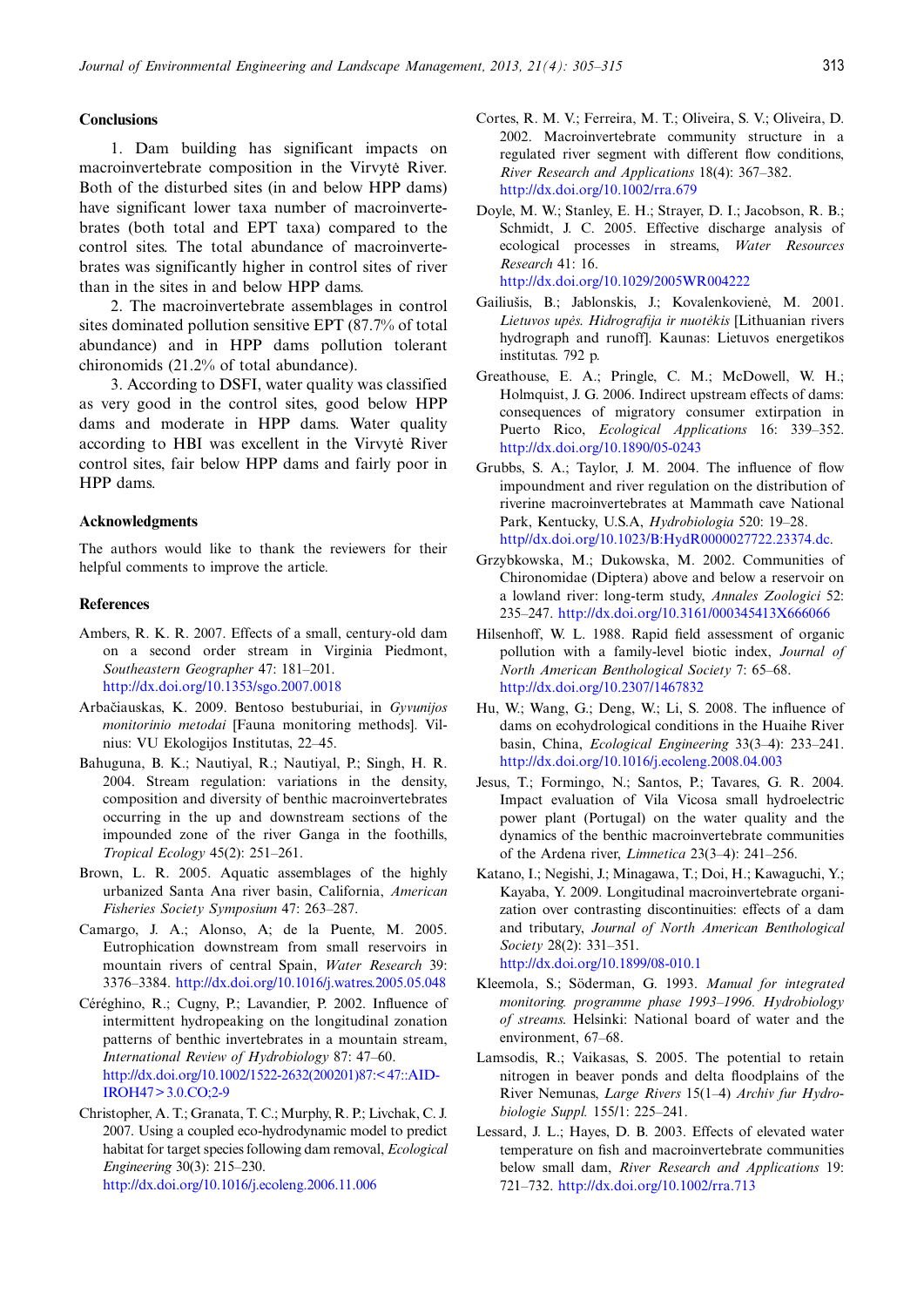- <span id="page-9-0"></span>Lithuanian Standards. 2010. Paviršinių vandens telkinių būklės nustatymo metodika [Methods for Assessment of the Status of Surface Water Bodies], Valstybės žinios [The Official Gazette], 29-1363.
- Maiolini, B.; Silveri, L.; Lencioni, V. 2007. Hydroelectric power generation and disruption of the natural stream flow: effects on the zoobenthic community, Studi Trentini di Scienze Naturali Acta Biologica 83: 21–26.
- Malik, A. U.; Richardson, J. S. 2009. Riparian vegetation change in upstream reaches of three temperate rivers dammed for hydroelectric generation in British Columbia, Canada, Ecological Engineering 35(5): 810–819. <http://dx.doi.org/10.1016/j.ecoleng.2008.12.005>
- Mandaville, S. M. 2002. Benthic macroinvertebrates in freshwaters. Taxa tolerance values, metrics, and protocols. Halifax: Soil and water cons. soc. of metro Halifax.
- Mantel, S. K.; Muller, W. J.; Hughes, D. A. 2010. Ecological impact of small dams on South African rivers: part 2: biotic response – abundance and composition of macroinvertebrate communities, Water SA 36(3): 361–370.
- Marčiulionienė, D.; Montvydienė, D.; Kazlauskienė, N.; Kesminas, V. 2011. Changes in macrophytes and fish communities in the cooler of Ignalina nuclear power plant (1988–2008), Journal of Environmental Engineering and Landscape Management 19(1): 21–33. <http://dx.doi.org/10.3846/16486897.2011.557273>
- Masese, F. O.; Raburu, P. O.; Muchiri, M. 2009. A preliminary benthic macroinvertebrate index of biotic integrity (B-IBI) for monitoring the Moiben River, Lake Victoria Basin, Kenya, African Journal of Aquatic Science 34(1): 1–14. <http://dx.doi.org/10.2989/AJAS.2009.34.1.1.726>
- Munn, M. D.; Brusven, M. A. 1991. Benthic macroinvertebrate communities in nonregulated and regulated waters of the Clearwater river, Idaho, U.S.A, Regulated Rivers: Research and Management 6(1): 1–11. <http://dx.doi.org/10.1002/rrr.3450060102>
- Nichols, S.; Norris, R.; Maher, W.; Thoms, M. 2006. Ecological effects of serial impoundment on the Cotter River, Australia, Hydrobiologia 572: 255–273. <http://dx.doi.org/10.1007/s10750-005-0995-6>
- Novotny, V.; Batošová, A.; O'Reily, N.; Ehlinger, T. 2005. Unlocking the relationship of biotic integrity of impaired waters to anthropogenic stresses, Water Research 39: 184–198. <http://dx.doi.org/10.1016/j.waters.2004.09.002>
- Penczak, T.; Kruk, A. 2005. Patternizing of impoundment impact (1985–2002) on fish assemblages in a lowland river using the Kohonen algorithm, Journal of Applied Ichtyology 21(3): 169–177. <http://dx.doi.org/10.1111/j.1439-0426.2005.00649.x>
- Pietraszewski, D.; Marszał, L.; Zięba, G.; Przybylski, M.; Zieliński, P. 2008. Fish fauna of the Sanna River system, Scientific Annual of the Polish Angling Association 21: 129–146.
- Principe, R. 2010. Ecological effects of small dams on benthic macroinvertebrate communities of mountain streams (Córdoba, Argentina), Annales de Limnoligie – International Journal of Limnology 46: 77–91. <http://dx.doi.org/10.1051/limn/2010010>
- Sakalauskas, V. 2003. Duomenų analizė su STATISTIKA [Data analysis with STATISTIKA]. Vilnius: Margi raštai. 235 p.
- Sear, D. A.; Carling, P. A.; Greig, S. M. 2004. Fine sediment accumulation in spawning gravels and the effects on interstitial flow, in Proceedings of the fifth Symposium on Ecohydraulics. Aquatic Habitats: Analysis & Restoration, 12–17 September, 2004, Madrid, Spain, 808–812.
- Sharma, Ch. M.; Sharma, S.; Borgstrom, R.; Bryceson, I. 2005. Impact of a small dam on macroinvertebrates: a case study in the Tinau River, Neoal, Aquatic Ecosystem Health and Management 8: 267–275. <http://dx.doi.org/10.1080/14634980500218332>
- Soulsby, R. L.; Manning, A. J.; Whitehouse, R. J. S.; Spearman, J. R. 2010. Development of a generic physically-based formula for the settling flux of natural estuarine cohesive sediment: Final Report-summary. HR Wallingford company research project DDY0409. 1 p.
- Thomson, J. P.; Hart, D. D.; Charles, D. F.; Nightengale, T. L.; Winter, D. M. 2005. Effects of removal of a small dam on downstream macroinvertebrate and algal assemblages in a Pennsylvania stream, Journal of North American Benthological Society 24(1): 192–207. [http://dx.doi.org/10.1899/0887-3593\(2005\)024< 0192:EO](http://dx.doi.org/10.1899/0887-3593(2005)024<0192:EOROAS�2.0.CO;2) [ROAS> 2.0.CO;2](http://dx.doi.org/10.1899/0887-3593(2005)024<0192:EOROAS�2.0.CO;2)
- Tszydel, M.; Grzybkowska, M.; Kruk, A. 2009. Influence of dam removal on trichoptera assemblages in the lowland Drzewiczka River, Poland, Hydrobiologia 630(1): 75–89. <http://dx.doi.org/10.1007/s10750-009-9781-1>
- Vaikasas, S. 2010. Mathematical modelling of sediment dynamics and their deposition in Lithuanian rivers and their deltas, Journal of Environmental Engineering and Landscape Management 18(3): 207–216. <http://dx.doi.org/10.3846/jeelm.2010.24>
- Vaikasas, S.; Lamsodis, R. 2011. Sediment and nutrient retention in reservoirs of small Hydropower Plants, in Proceedings of the 8th International Conference ''Environmental Engineering'', 22–23 May, 2011, Vilnius Gediminas Technical University, Vilnius, 684–691.
- Winterwerp, J. C.; Kesteren, W. G. M. 2004. Introduction to the physic of cohesive sediment in the marine environment, in van Loon, T. (Ed.). Developments in sedimentology 56. Amsterdam: Elsevier. 466 p.
- Wright, J. F.; Gunn, R. J. M.; Winder, J. M.; Wiggers, R.; Vowles, K.; Clarke, R. T.; Harris, I. 2002. A comparison of the macrophyte cover and macroinvertebrate fauna at three sites on the River Kennet in the mid-1970s and late 1990s, Science of the Total Environment 282: 121–142.

[http://dx.doi.org/10.1016/S0048-9697\(01\)00948-2](http://dx.doi.org/10.1016/S0048-9697(01)00948-2)

- WFD & Hydropower. 2007. Water framework directive & hydropower, in Proceedings of the Common Implementation Strategy Workshop, 4–5 June, 2007, Berlin, 1–4.
- Zdankus, N.; Vaikasas, S.; Sabas, G. 2008. Impact of a hydropower plant on the downstream reach of a river, Journal of Environmental Engineering and Landscape Management 16(3): 128–134. <http://dx.doi.org/10.3846/1648-6897.2008.16.128-134>